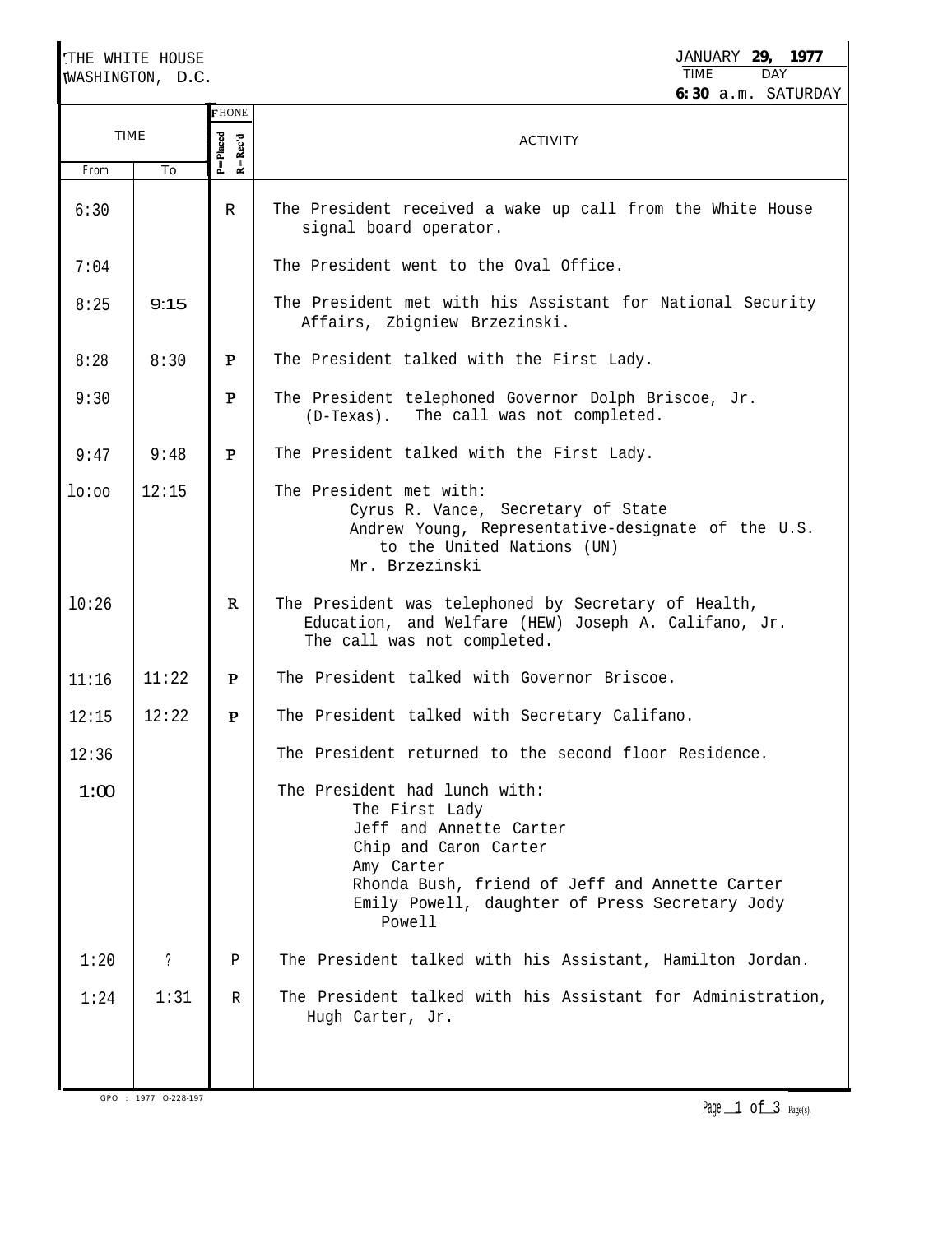JANUARY 29, 1977<br>TIME DAY TIME 2:02 p.m. SATURDAY **?HONE** TIME  $P = Placed$  $Recd$ **ACTIVITY** \_≝ From To 2:02 2:03 R The President talked with Mr. Jordan. The President went to the Map Room. 2:08 2:30 The President met with Mr. Jordan. 2:08 The President returned to the second floor Residence. He 2:30 was accompanied by Mr. Jordan. 2:34 2:30 The President met with Mr. Jordan. 2:33  $\mathbf{P}$ The President talked with Mr. Brzezinski. 2:31  $\mathbf{p}$ 3:12 The President telephoned Frank Borman, Chairman of the Board and President of Eastern Airlines, Incorporated, New York, New York. The call was not completed. 3:45 3:46  $\mathbf{P}$ The President talked with Mr. Borman. 4:18 4:20  $\mathbb{R}$ The President talked with Mr. Borman. 4:20 4:21  $\mathbf{P}$ The President talked with White House Usher Nelson C. Pierce, Jr. 4:25 The President returned to the Oval Office. The President met with: 4:25 4:40 Mr. Jordan Mr. Powell Jack H. Watson, Jr., Assistant for Intergovernmental Relations and Cabinet Secretary 4:40 The President went to the Cabinet Room. 4:40 4:50 The President participated in a Cabinet meeting. For a list of attendees, see APPENDIX "A." Members of the press 4:50 The President returned to the Oval Office. 4:50 5:05 The President met with Mr. Borman, 5:16 The President returned to the second floor Residence. ? The President talked with Mrs. Walter F. (Joan) Mondale, 5:23 R wife of the Vice President.

GPO : 1977 O-228-197

Page  $\frac{2}{5}$  of  $\frac{3}{5}$ 3 **Page(s).**